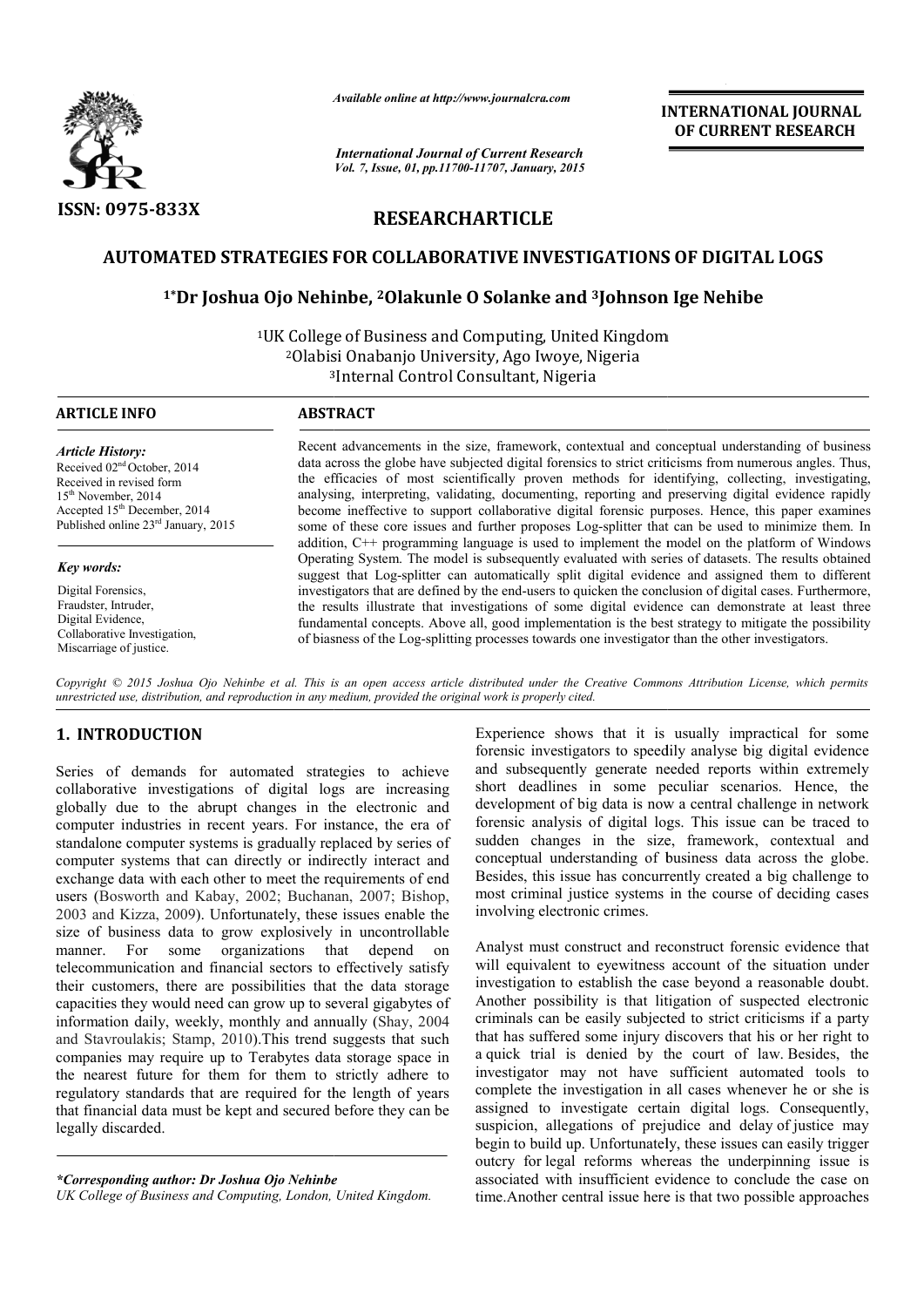may be adopted to tackle common or peculiar scenarios that confront forensic investigator in practical investigation of digital logs. The investigator can harness the functionalities in the existing forensic toolkits to extract and report the data (Bradley, 2011; Nehinbe, 2011; Nehinbe, 2012 and Raven *et al*., 2007). Apart from the fact that most forensic tools are proprietary toolkits, investigators mostly require specialized skills to manage forensic toolkits. Another method to tackle the above-named scenarios is to adopt collaborative efforts of multiple experts to investigate digital evidence.

Collaborative digital investigation is defined as the process of engaging two or more digital forensic experts to mutually work as partners with the objective of investigating the same digital crimes. The benefits that characterize collaborative digital investigation of digital logs are many. For instance, collaborative investigation of digital logs can help analysts to achieve accurate analysis of Computer Aided Crimes (CAC) because concerted efforts of experienced professionals with diverse skills are combined together. These procedures can similarly help analysts to avoid or to lessen miscarriage of justice on criminal cases. A miscarriage of justice in a simple term is used to describe a situation whereby people are unjustly convicted, accused or punished for crimes they did not commit. There are many possibilities that can lead to a miscarriage of justice but they are beyond the scope of this paper. In addition, the above processes can help digital analysts to avoid the possibilities of jumping into conclusion due to insufficient analysis of digital evidence.

Importantly, increasing cases of criminals that get away without punishment suggest that most of the scientifically proven methods for digital forensics such as identifying, collecting, investigating and analysing digital evidence are often suggested to strict criticisms. Consequently, this paper proposes Log-splitter to explore the aforementioned four processes and to lessen the issues surrounding them. We extract digital evidence from logs of intrusion detector. Subsequently, we merge some of the extracted evidence together to form big datasets and we later use Log-splitter to evaluate them. One of the contributions of this paper is its potentiality to suggest methods that network forensic analysts can adopt to lessen peculiar problems that are associated with some of the core procedures of digital forensics. Secondly, this paper has suggested methods for generating digital evidence for research purpose. We have also recommended a new method for splitting big digital evidence to support collaborative investigations. The remainders of this paper are organized as follows. Section 2 outlines some of the closely related methods for analysing digital evidence. Section 3 specifies the theoretical concepts about investigation of big forensic data. Section 4 discusses the Log-splitter that is proposed in this paper. Section 5 demonstrates the results obtained from series of evaluations that we conduct with Logsplitter while section 6 concludes the paper.

#### **2. RELATED WORK**

There are noticeable trends in the various commercial and research models for analyzing digital logs over the years (Raven *et al*., 2007). In the era of statistical models, probability, correlation and aggregation procedures were proposed to process digital logs (Chatzigiannakis *et al*., 2007; Valdes and Skinner, 2001 and Wenke Lee and Xinzhou Qin, 2003). Some authors have also proposed various forms of clustering techniques to analyze digital logs in the last decades (Bradley, 2011; Nehinbe, 2011 and Nehinbe, 2012).Some of these clustering methods can adopt the values held in the attributes of digital logs while some of them can adopt userdefined variables. The research community has also witnessed another trend whereby some of the earlier models were augmented by combining multiple methods together with the aims to boost prompt detection of digital crimes and the efficacies of the analyses of digital logs. In this era, data mining, genetic algorithm, genetic programming, heuristic and clustering methods were combined with statistical methods to improve accuracy of data analysis (Nehinbe, 2012; Raven *et al*., 2007 and Yan *et al*., 2004). It is imperative to note that some of these methods usually convert low-level (raw) evidence to high level (hyper) evidence using some attributes of digital logs. Similarly, models that have the capabilities to prioritize high level evidence and can equally conduct further tests such as causality test to establish scenarios of attacks in the evidence have been proposed (Yu and Frinke, 2005). Essentially, researchers in this era summarily suggest models for improving the detection rate of digital crimes. Nevertheless, the veracity of such models to achieve high detection rate as well as low false positive rate has generated series of concerns in real work scenarios over the years. If we perceive them in terms of their pragmatic usefulness, adaptability of some of the existing ideas to lessen realistic cases is still questionable. To the best of our knowledge, researchers often shy from designing automated log analyzers that can split digital evidence into suitable fragments and subsequently assign them to cooperative investigators to enhance collaborative analysis across the aforementioned trends.

#### **3.INVESTIGATION OF BIG FORENSIC EVIDENCE**

Digital investigation is the process of making a careful inquiry into digital media. Digital experts can convince end users about digital crimes if they have critically studied digital media and gained insightful understanding about digital crimes that they have reviewed. They can achieve these aims by using scientifically certified methods for data analytics and reporting. Unfortunately, the size and sources of digital evidence are increasing in this digital age. As a result, the contextual definitions of digital evidence and understanding of data analytics in general are rapidly developing on a daily basis. The premise here is that in order to thoroughly investigate very big digital evidence in effective and efficient manner, forensic professionals must collaborate with themselves and with service users such as the designers of forensic toolkits to meet the deadline for submitting the reports of their findings to the appropriate authority.

The veracity of these issues can depend on the capability of analysts to split the same digital logs among themselves and in the form that will support collaborative investigation. Capability to achieve this objective will help them to expedite the conclusion of actions necessary to be taken on digital cases that they intend to investigate.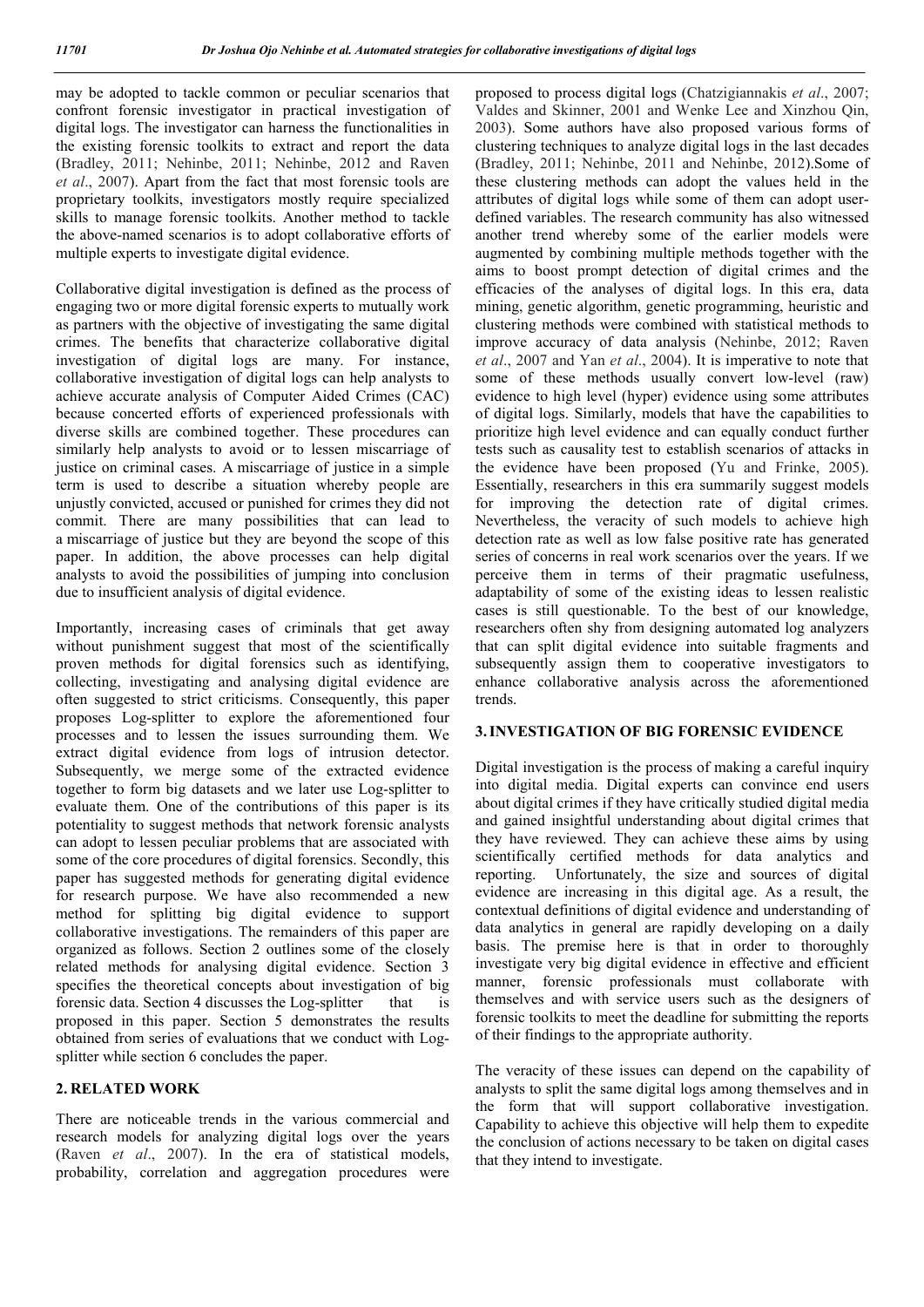#### **Benefits of automated collaborative investigation of digital evidence**

There are gains to engage the services of two or more forensic experts in automated collaborative investigation on the same digital crime. Investigative partners can certainly share professional skills and useful information among themselves without difficulty. They can conduct consistent and wellcoordinated investigation within the objective of the examination in a stipulated time. Furthermore, it is possible for the collaborators in this context to discern their individual skills, strengths and weaknesses and such findings can be very useful to strengthen the investigation team and to manage future requirements if there is future need to assemble competent investigators. Additionally, automated collaborative investigations have the tendency to enable the participating investigators to maximize the available resources that are within their disposals to achieve remarkable breakthrough in their quest to establish criminal digital evidence to litigate or to exonerate suspects.

#### **3.1. Issues with automated collaborative investigation of digital evidence**

There are potential barriers that can serve as impediments to the motives behind automated collaborative investigation of digital crimes.

#### **3.1.1. Resource intensive**

Automated collaborative investigation may be resource intensive. Both physical and nonphysical resources may be expended before laudable progress can be achieved. Besides, it may be difficult to search and secure two or more forensic experts that will be willing to work together and to investigate the same case without wasting ample time that should have been dedicated exclusively to other aspects of digital forensic processes.

#### **3.1.2. Unwillingness to share helpful information**

The benefits for automated collaborative investigation may be subverted whenever the participating forensic experts are reluctant to share information among them. In fact, hoarding, subverting and supressing information are detrimental to the success of the team especially if the input to the other investigator is deliberately withheld, delayed or limited by one way or the other.

#### **3.1.3. Generating uniform reports**

Generating and agreeing on reports that will be equivalent to eyewitness account are potential barriers to overcome whenever digital forensic experts collaborate to investigate the same digital crimes. Fracas can jeopardize the objectives of the team and in the worst scenarios; some investigators may stubbornly reluctant to accept the opinions suggested by other investigators. Resolving conflicts within the investigators can be time consuming in some cases.

#### **3.1.4. Conflict of interest**

Collaborative investigators may have conflict of interest on the same case. They may be reluctant to socialize with each other in a worst scenario. The objectives of this approach may be defeated if they are reluctant to help each other or if they decide to hoard information that will be input to another collaborative colleague to complete his or her tasks.

#### **3.1.5. Disproportionate commitment**

There may be disproportionate commitment from the participating investigators especially if they choose to ignore best ethical and professional practices in digital forensics. In essence, lack of agreement in any aspect of the exercise may lead to insufficient intellectual skills and emotional commitment that are expected to sincerely and steadfastly fixity the purpose for pulling resources together to investigate the same digital crime.

#### **3.1.6. Splitting digital evidence**

The ultimate goal for splitting big digital evidence is to arrive at distinct subsets. In the example given in Figure 1, the data is split into three subsets of the original evidence. This implies that the three subsets should cumulatively form the parental data whenever they are merged together. Unfortunately, the manner at which digital evidence is related nowadays often makes it possible to have overlapping subsets whenever analysts attempt to split them into smaller components.



**Figure 1. Splitting digital evidence**

For instance, it is hardly possible to split massive intrusion logs into two equal and distinct fragments. To lessen this challenge, we can split digital logs such as intrusion logs along the values held for every second of the time to live (ttl) of the alerts. Accordingly, the intrusion logs will form 60 different segments. Thereafter, equal number of segments of the evidence can be automatically assigned to all the designated investigators.

#### **3.2. A method for creating big evaluative digital datasets**

We extract digital evidence using the logs of Snort that are generated during offline analysis of Defcon 8, Defcon 10, Defcon 11 and LLDOS 2.0.2 (DA2) datasets (CTFC, 2013; DARPA, 2013). In Table 1, we then generate big datasets by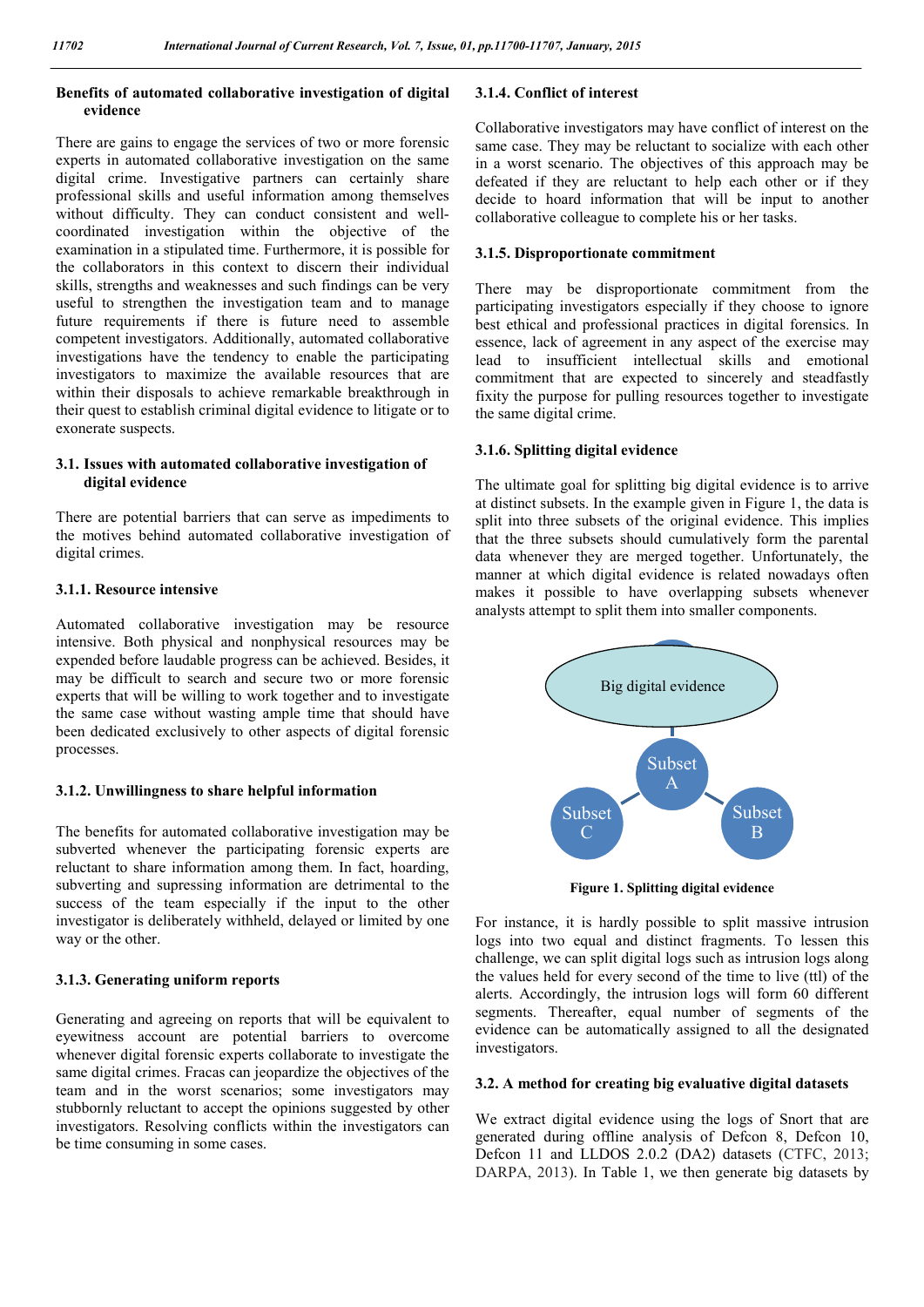merging them together in varying proportions. Essentially, LLDOS 2.0.2 produced 816 alerts, Defcon 8 produced 909,648 alerts, Defcon 10 produced 4,418 alerts while Defcon 11 produced 8,510 alerts. Total alerts after merging the entire datasets together was 923, 392.

#### **4. THE CONCEPTS OF LOG-SPLITTER**

The schematic of Log-splitter that is proposed in this paper is shown in Figure 2. This model is implemented with locally designed computer programs that are written in C++ programming language. The model uses logs as digital evidence, which in turn form the input data to the model. Furthermore, the digital analyzer of the model has two component modules. The first module of the digital analyzer has some inherent rules to split digital evidence. Hence, this model uses such inherent rules to split massive digital evidence into 60 various subsets. The second function of the digital analyzer is to automate common investigative procedures that forensic experts will conventionally adopt to analyze digital evidence. As a result, this component has a default value of 2, which is equivalent to two forensic investigators. So, this component will usually assign at least two forensic investigators A and B to analyze the evidence that has been subdivided into 60 segments. Basically, the numbers of the investigators to be assigned to the fragmented digital evidence are user-defined.

Unlike the common clustering methods for categorizing categorical datasets, this model assigns each forensics investigator to subsets 1 to 30 and subsets 31 to 60 respectively for each of the evaluative datasets used to evaluate our model. It is imperative to note that if the end-users specify any number that is greater than the default value; Log-splitter will require additional information such as the ratio at which the clusters should be assigned to each investigator.

Additionally, an integrator otherwise known as digital integrator accepts input from digital analyzer and harmonizes them into comprehensive reports of all the participating investigators. If the participating investigators are two such as A and B, then, the digital analyzer treats them as InvA and InvB respectively.

Thereafter, it generates holistic digital reports about the evidence. This phase is equivalent to the stage whereby a third forensic expert then merge the reports generated by the two investigators together in a realistic investigation of massive digital evidence. The digital integrator eventually generates the final digital evidence for further usage.

Finally, the above procedures are repeated for every other digital evidence supplied to the Log-filter. The results obtained from the experiments that we conduct are later discussed below.

#### **5. ANALYSIS OF RESULTS**

The graphical illustrations of the entire datasets are shown below. Figure 3 shows all the input datasets whenever none of them is split among forensic investigators.



**Figure 2. Log-splitter**



**Figure 3. All the datasets**

Figures 4 and 5 illustrate the splitting of all the input datasets between two investigators respectively.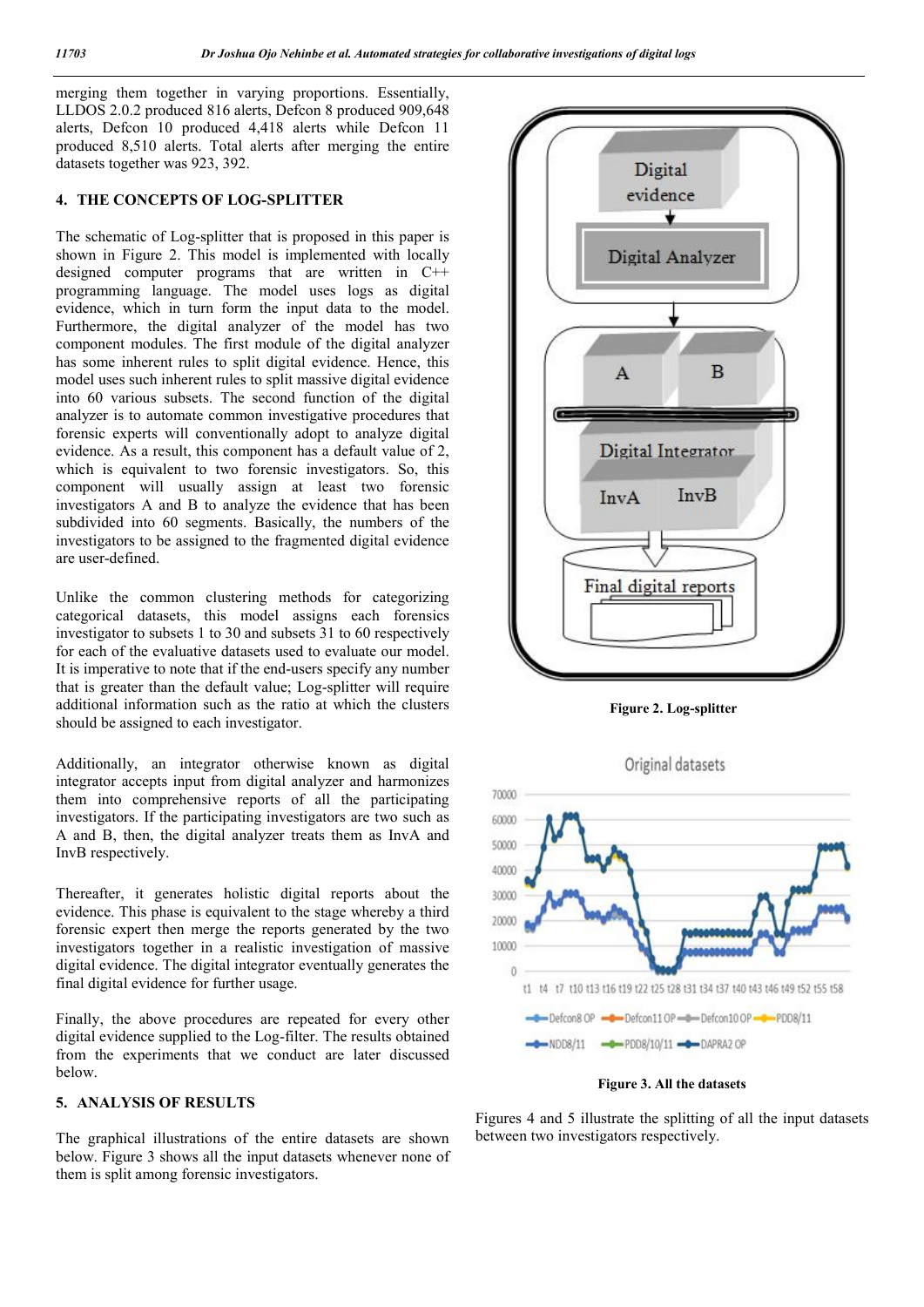

**Figure 4. Splitting of all the datasets (InvA)**

The results suggest that InvA has less evidence to analyse than InvB between clusters 25 and 28 respectively for most of the evaluative datasets.

According to Figure 5, the contextual meaning of Defcon8 OP, PDD8/10/11/DA2, PDD8/11 and Defcon11 OP are closely related from clusters 1 to 12. The implications of these findings are numerous. The investigator may be able to generate effective reports to describe the events captured within these 12 clusters.



**Figure 5. Splitting of all the datasets (InVB)**

Furthermore, the collaborative investigators have the reasons to combine their experience and perceptionstogether in other to explicate such findings.



**Figure 6. Defcon8 OP (whole data)**

Figure 7 shows the whole Defcon11 OP before it is split and assigned to two investigators in Figure 8 and Figure 9. Individual analysis of each dataset has also been investigated.



**Figure 7. Defcon11 OP (whole data)**

Log-splitter suggests that investigator that is assigned to Defcon11 OP (InVA) has more workload when compared to the investigator that is assigned to Defcon11 OP (InVB).



**Figure 8. Splitting of Defcon11 OP (InVA)**





**Figure 9. Splitting of Defcon11 OP (InVB)**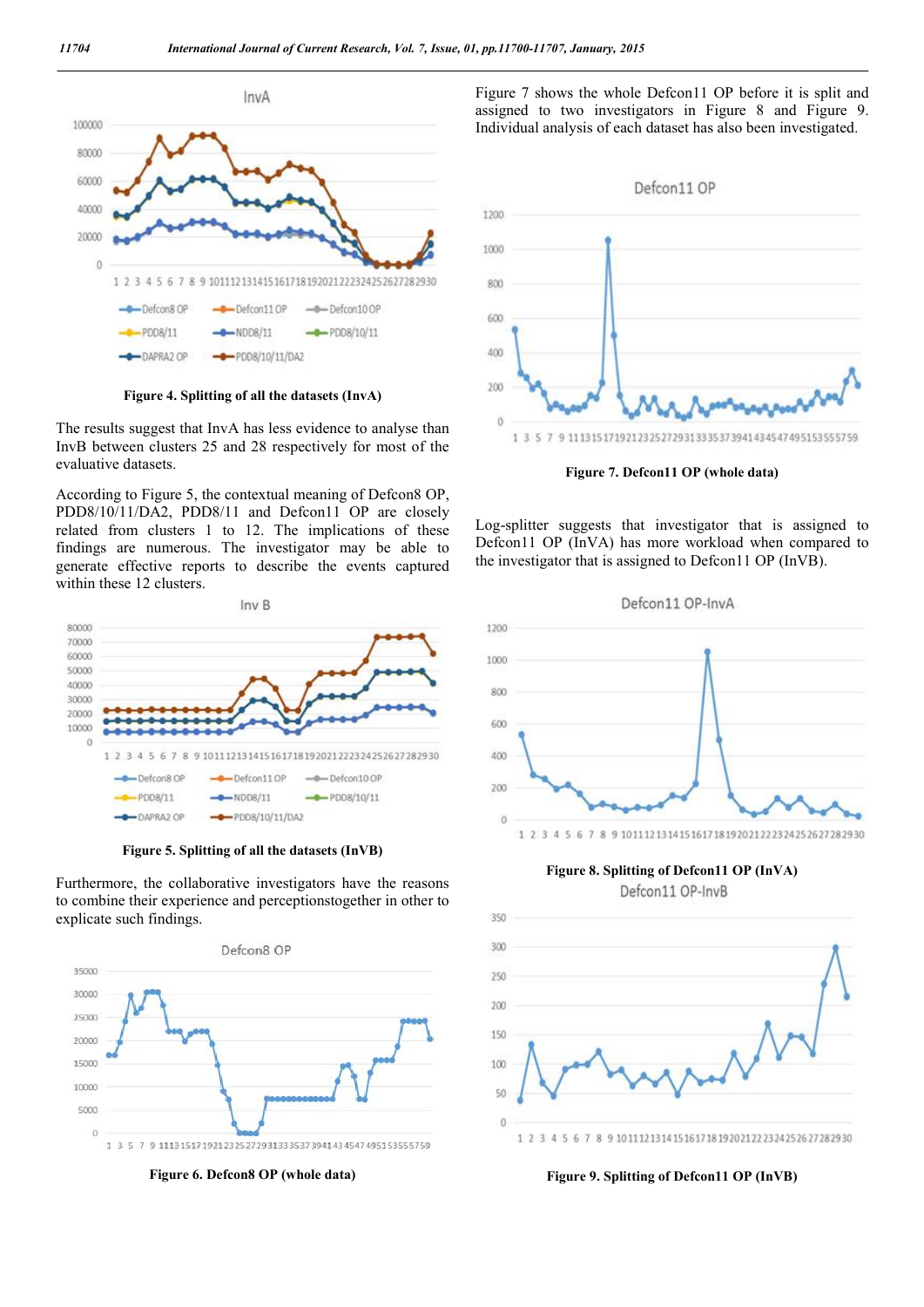Figure 10 shows the whole LLDDOS.2.0.2 OP before it is split and assigned to two investigators in Figures 11 and 12 respectively. The results further suggest that the second investigator (InvB) was completely idle while InvA does the entire job.



**Figure 10. LLDDOS.2.0.2 OP (whole data)**

In this case, the splitting of the dataset is skewed towards one side.



**Figure 11. Splitting of LLDDOS.2.0.2 OP (InVA)**

Analyses of Defcon 8, Defcon 10 and Defcon 11 datasets suggest that the workload associated with the investigations of available digital evidence in these three sources are biased towards one investigator than the second investigator.

#### DAPRA2 OP-InvB



**Figure 12. Splitting of LLDDOS.2.0.2 OP (InVB)**

In other words, both investigators never shared the same quantity of workload in the course of investigating the abovenamed three datasets. In other words, Log splitter shows that it is possible for forensic investigators to share closely related quantity of digital evidence as evidenced in Defcon8 OP-InvA and Defcon8 OP-InvB in Figures 13 and 14.



**Figure 13. Splitting of Defcon8 OP (InVA)**

Essentially, the experimental results above have demonstrated three possibilities during forensic collaborations on the investigations of intrusion logs. Automated collaborative investigation of digital evidence can render some investigators idle. It is also possible that certain investigators are swamped with digital evidence than the other investigators.





Finally, the spliting of Defcon8 OP among two investigators suggests that collaborating investigators can be assigned relatively the same quantity of digital evidence.

|  | <b>Table 1. Overview of alerts</b> |  |
|--|------------------------------------|--|
|  |                                    |  |

| Dataset               | Alert  |
|-----------------------|--------|
| PDD8/10/11/DA2        | 923392 |
| DAPRA <sub>2</sub> OP | 816    |
| Defcon8 OP            | 909648 |
| Defcon11 OP           | 8510   |
| Defcon10 OP           | 4418   |
| PDD8/11               | 918158 |
| PDD8/10/11            | 922576 |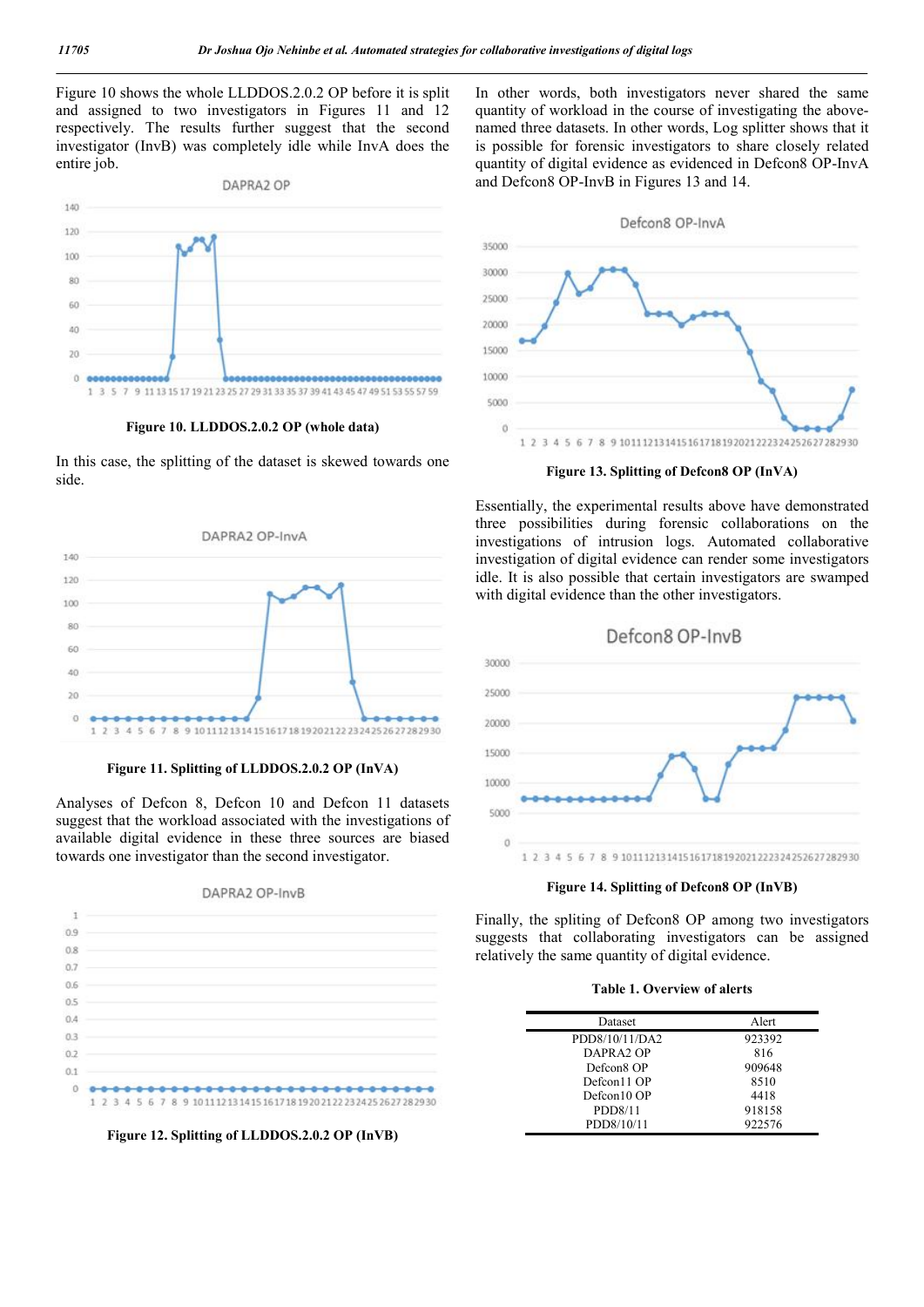Table 1 shows the quantity of digital alerts for each dataset. For instance, PDD8/10/11/DA2 dataset indicates sum of alerts from Defcon8 OP, Defcon10 OP, Defcon11 OP and DAPRA2 OP as distributed across the 60 subsets verified above. On the other hand, NDD8/11 indicates negative difference in the quantity of alerts of Defcon8 OP and Defcon11 OP whenever we automatically subtract the content of 60 clusters of Defcon8 OP dataset from corresponding clusters of Defcon11 OP dataset.

**Table 2. Overview of variation**

| Sub-set | Defcon 8 OP | Defcon 11 OP | Defcon 10 OP |
|---------|-------------|--------------|--------------|
| t1      | 16922       | 535          | 0            |
| t2      | 16904       | 285          |              |
| t3      | 19696       | 257          | 0            |
| t4      | 24280       | 194          | 0            |
| t5      | 29893       | 219          | 0            |
| t6      | 25994       | 167          | 0            |
| t7      | 27095       | 79           | 0            |
| t8      | 30504       | 103          | 0            |
| t9      | 30640       | 84           |              |
| t10     | 30530       | 60           | 134          |

Table 2 shows the variation of the quantity of digital alerts that an investigator would analyse across samples of 3 different datasets.

#### **6. CONCLUSION**

Research has recently shifted to the direction whereby crime investigators must ensure that compensation and damages in the form of restitution are not wrongly given to people for unjustifiable claims, loss or injury in attempt to punish electronic fraudsters. This issue is further compounded with the development of sudden changes in the size, framework, contextual and conceptual understanding of business data across the globe. It is a well-established fact that both developments have collectively created a big challenge to most criminal justice systems whenever there is need to establish justice against electronic criminals. Analyst must construct and reconstruct forensic evidence that will equivalent to eyewitness account of the situation under investigation to substantiate the case beyond a reasonable doubt. Another possibility is that litigation of suspected electronic criminals can easily be subjected to strict criticisms if a party that has suffered some injury discovers that his or her right to a quick trial is denied by the court of law. A court may not have sufficient evidence to decide on a digital matter especially if the assigned forensic investigators do not possess sufficient automated tools and professional skills to complete the investigation on time. Therefore, it is plausible to erroneously perceive all or some of the processes to establish the veracity of the incident as prejudice and a delay of justice especially if the issues highlighted above are not correctly managed.

Unfortunately, insufficient evidence to conclude the case on time can aggravate the case. This problem can also subject the investigator to embarrassment and swift opposition from the general public. Fundamentally, digital criminals often search for avenue to clear themselves of accusation, blame, suspicion, or doubt with supporting proofs. Similarly, wrongly accused persons or suspects will also want to vindicate themselves and

fight for libel to maintain, uphold or defend smear or character assassination. The paramount goal of lawyers defending a suspect is to acquit their client. On the other hand, the litigating lawyers aim to indict the culprit. These rat races usually generate a though legal battle between the above two opposing parties in quest for supporting evidence. Either party usually leverage on good evidence that are poorly prepared or poorly presented by their contenders. For these reasons, it is imperative to have collaborative efforts for reconstructing forensic evidence so that the involving experts can carefully and thoroughly work together to validate the existing evidence through scientifically certified methods.

Above all, this paper suggests that there are several benefits of working in collaboration to investigate the same digital crime. It has also been suggested that there can be some potential barriers that must be eliminated as impediments to such laudable motive during collaborative investigation of digital logs. Our method has suggested that collaborative investigation can overload some investigators as in the case of LLDOS 2.0.2. In this dataset, the first investigaor (InvA) that analyze subsets 1 to 30 of the datase did all the jobs while the second investigator (InvB) that was assigned to subsets 31 to 60 was completely idle. This observation is a source of open discussion in a realistic situation. Similarly, our model has suggested that collaborative investigation may render some investigators idle. Some investigators may be swamped with digital evidence to analyze while their counterparts may be assigned little evidence to process.

Nonetheless, this paper has not investigated the intrinsic possibilities whenever digital logs are split on the bases of other attributes for a number of reasons. For instance, Logsplitter will skew towards an investigator in the case of computer attacks like Distributed Denial of Service attacks (DDoS) that target only a destination machine if the digital evidence in the dataset is split along the destination address of the attacks. Similarly, further experiments show that it is ineffective to apply Log-splitter to split digital logs using any attribute that will group entire digital evidence into one group. One of the ways to lessen these problems is to enhance our model so that it can adopt the degree of information in the attributes of digital evidence to split digital evidence among respective investigators. Besides, the quality of the research reported in this paper can be improved by focusing on other challenging issues with extremely big digital evidence and their implications to digital forensics. Finally, human beings are essential features of computer security and digital forensics. Hence, researchers still need to focus on automated strategies to model the psyche of potential internal and external threats to corporate data to ensure that the ongoing advancements in the size, framework, contextual and conceptual understanding of business data will not trigger uncontrollable challenges in the nearest future.

#### **REFERENCES**

Bradley, W. 2011. A Series of Methods for the systematic reduction of Phishing, PhD thesis, University of Alabama, USA, 2011.